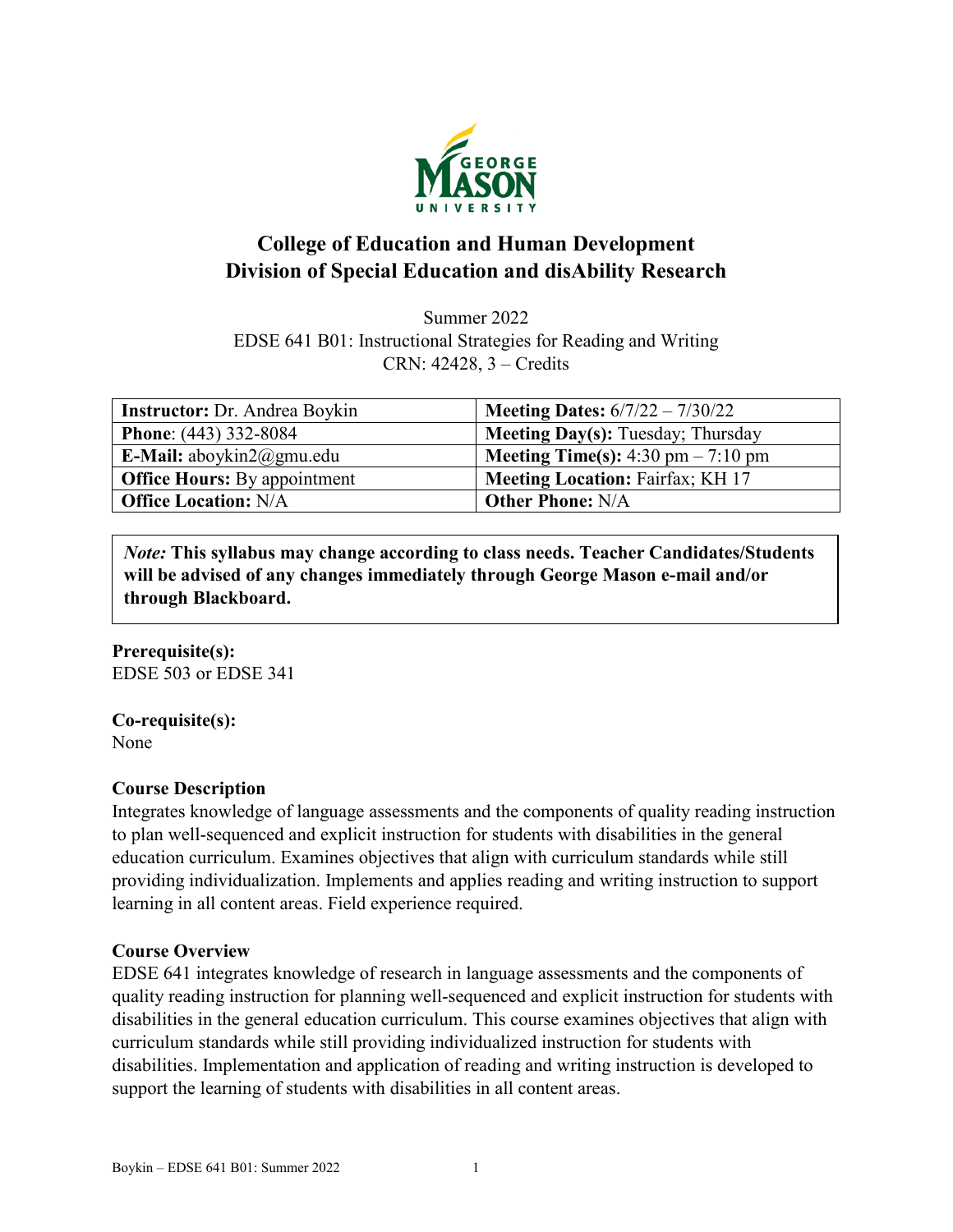#### **Advising Contact Information**

Please make sure that you are being advised on a regular basis as to your status and progress in your program. Students in Special Education and Assistive Technology programs can contact the Special Education Advising Office at 703-993-3670 or [speced@gmu.edu](mailto:speced@gmu.edu) for assistance. All other students should refer to their assigned program advisor or the Mason Care Network (703- 993-2470).

## **Advising Tip**

Be sure to schedule your Reading for Virginia Educators exam after completing EDSE 641. Passing scores are required for licensure and graduation. To register: https://www.ets.org/praxis/prepare/materials/5306. Students who already hold a full (not provisional) VDOE license may be exempt. See advisor for details.

### **Course Delivery Method**

Learning activities include the following:

- 1. Class lecture and discussion
- 2. Application activities
- 3. Small group activities and assignments
- 4. Video and other media supports
- 5. Research and presentation activities
- 6. Electronic supplements and activities via Blackboard

#### **Learner Outcomes**

Upon completion of this course, students will be able to:

1. Identify and understand curriculum development that includes a scope and sequence, lesson plans, differentiated instructional methodologies (e.g., systematic and explicit instruction, multisensory approaches), assistive technology, accommodations, and assessment that is based on the general education curriculum Virginia Standards of Learning at the elementary, middle, and secondary level.

2. Identify and understand the structure and organization of reading and writing instruction in general education and other instructional settings representing the continuum of special education services.

3. Demonstrate an understanding of foundational knowledge and the reciprocal nature of reading and writing that includes an appraisal of the complex nature of reading noted in the Virginia professional studies requirements. Skills include proficiency in a wide variety of comprehension, vocabulary, and writing strategies; as well as the ability to develop student proficiency and appreciation of a variety of literature and reading including fiction and nonfiction, independent reading, and writing across the curriculum. 4. Analyze and critique data-based modifications and specified accommodations to general or specialized instruction as needed to promote student academic progress and effective preparation for the Virginia Standards of Learning assessments.

5. Identify and apply assistive technologies to support instructional assessment, planning, and delivery of instruction for students with disabilities to access the general education curriculum.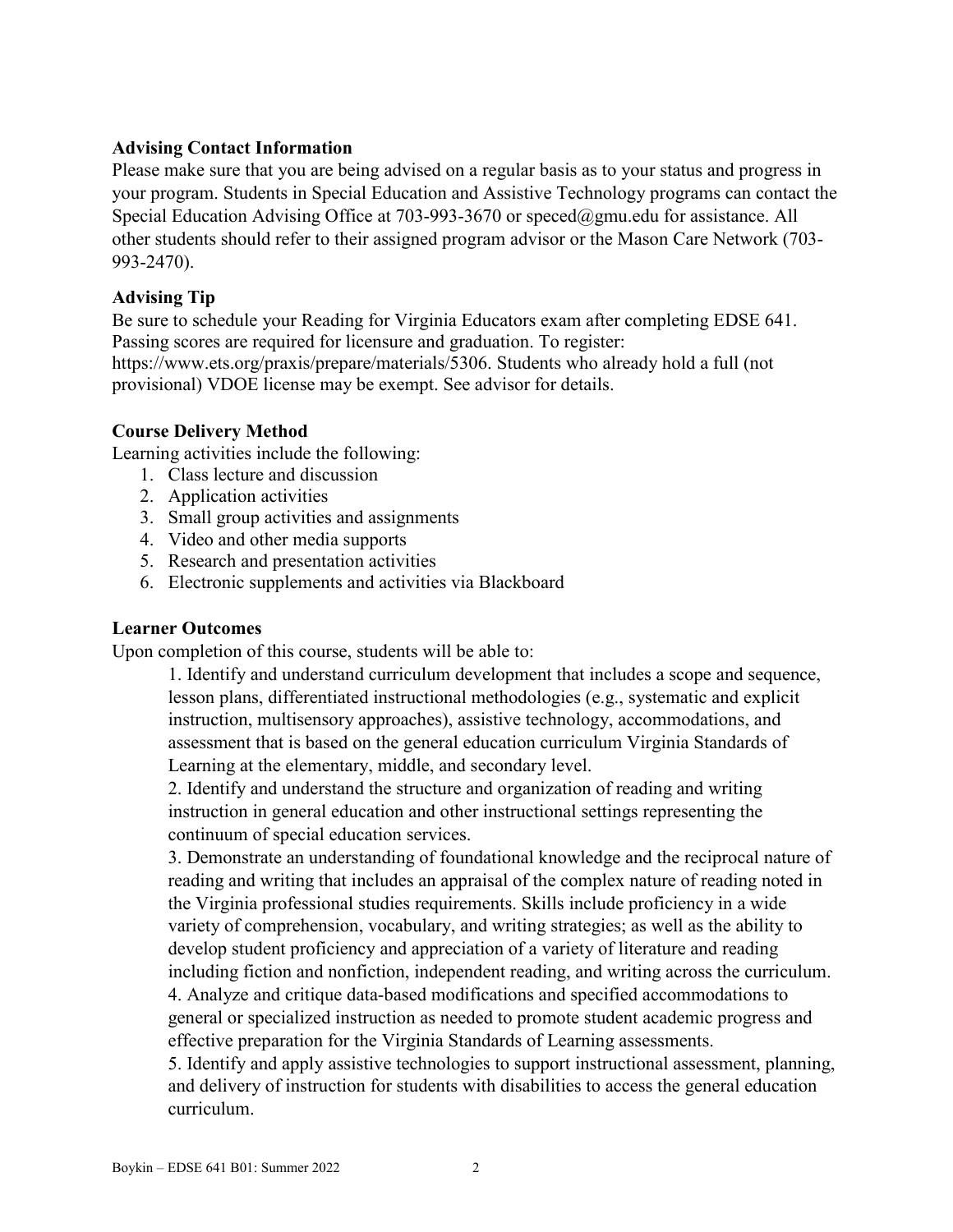6. Formulate and create individual educational planning and instruction for students with disabilities who access the general education curriculum including:

a. Essential concepts, vocabulary, and content across general and specialized curriculum.

b. Handwriting, use of writing conventions/mechanics (i.e., spelling, capitalization,

punctuation, grammar), and sentence development.

c. Stages of the writing process and writing genres.

d. Accuracy, fluency, and comprehension in content text reading.

e. Cross-disciplinary knowledge and skills such as critical thinking and problem solving.

f. IEP specified accommodations within the general education classroom.

7. Evaluate research, individual abilities, interests, learning environments, and culturally and linguistically relevant curriculum and pedagogy in the selection, development, and adaptation of learning materials and experiences for students with disabilities who access the general education curriculum.

8. Apply course concepts to K-12 School settings through field -based learning experiences (e.g., field experiences in K-12 classrooms, field-based case studies, fieldbased virtual/online learning experiences.)

#### **Professional Standards**

(Council for Exceptional Children [CEC] and the Interstate Teacher Assessment and Support Consortium [InTASC]). Upon completion of this course, students will have met the following professional standards: CEC Standard 1: Learner development and individual learning differences (InTASC 1, 2); CEC Standard 3: Curricular Content Knowledge (InTASC 4, 5); CEC Standard 4: Assessment (InTASC 6) & CEC Standard 5: Instructional planning and strategies (InTASC 7, 8).

### **Required Texts**

- Archer, A.L., & Hughes, C.A. (2010). *Explicit Instruction: Effective and Efficient Teaching* (1<sup>st</sup>) ed.). Guildford Press. ISBN-13: 978-1609180416 (Chapters 3, 4, and 8 only)
- Harris, K. R., Graham, S., Mason, L. H., & Friedlander, B. (2008). *Powerful writing strategies for all students*. Brooks. ISBN-13: 978-1-55766-705-2

Vaughn, S., & Bos C. S. (2020). *Strategies for teaching students with learning and behavior problems* (10<sup>th</sup> ed.). Pearson. ISBN-13: 978-0134792019 (10<sup>th</sup> Edition only!)

### **Recommended Texts**

American Psychological Association*.* (2020). *Publication manual of the American Psychological Association* (7th ed.). <https://doi.org/10.1037/0000165-000>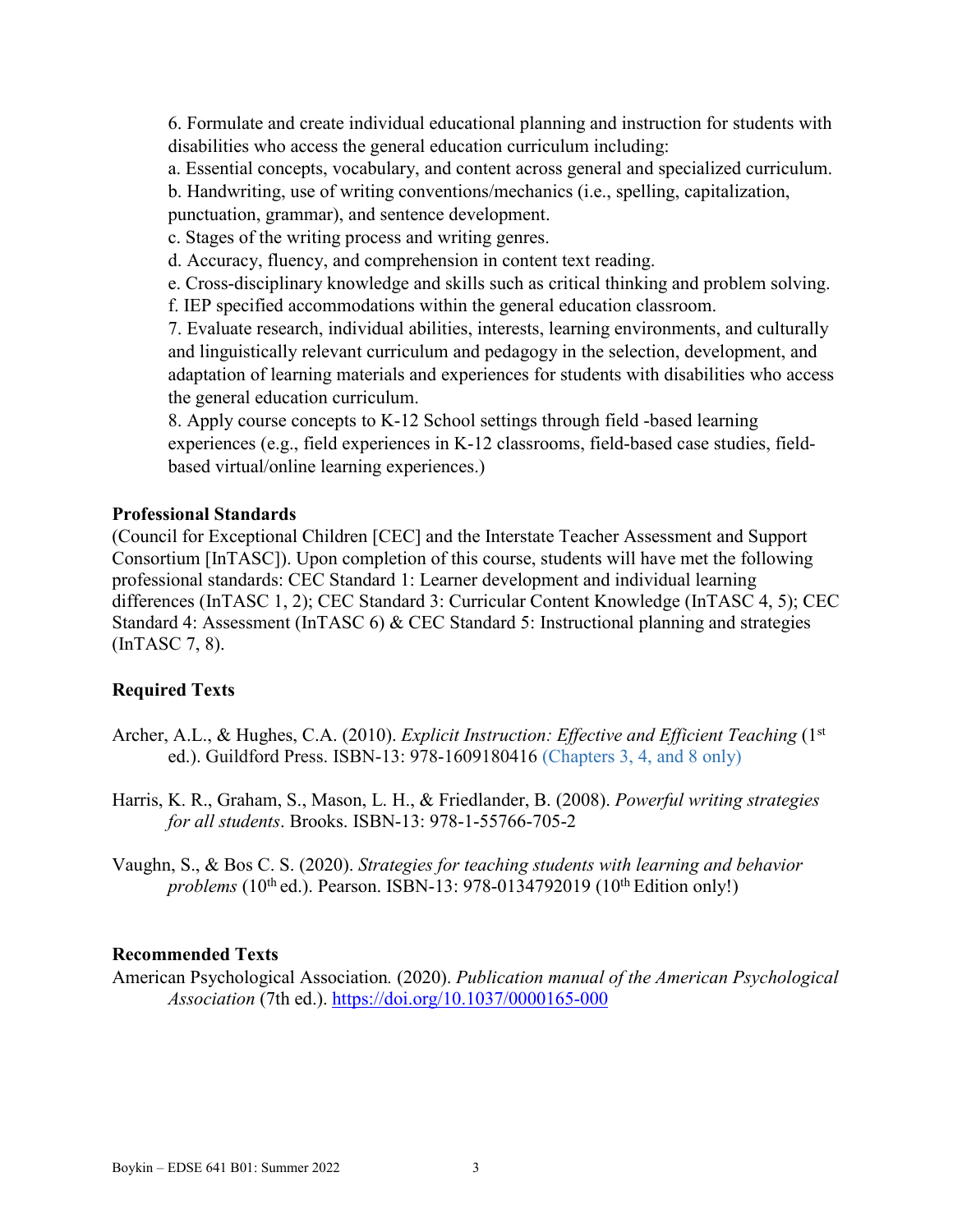#### **Additional Readings**

- Boykin, A., Evmenova, A., Regan, K., & Mastropieri, M. (2019). The impact of a computer-based graphic organizer with embedded self-regulated learning strategies on the argumentative writing of students in inclusive cross-curricula settings. *Computers and Education*, *137*, 78–90.<https://doi.org/10.1016/j.compedu.2019.03.008>
- Dexter, Douglas & Hughes, Charles. (2011). Graphic Organizers and Students with Learning Disabilities: A Meta-Analysis. *Learning Disability Quarterly*. 34. 51-72. 10.1177/073194871103400104.
- Gersten, R.M., Haymond, K., Newman-Gonchar, R., Dimino, J., & Jayanthi, M.V. (2020). Meta-Analysis of the Impact of Reading Interventions for Students in the Primary Grades. *Journal of Research on Educational Effectiveness, 13*, 401 - 427.
- Graham, S., Liu, X., Bartlett, B., Ng, C., Harris, K. R., Aitken, A., Barkel, A., Kavanaugh, C., & Talukdar, J. (2018). Reading for writing: A meta-analysis of the impact of reading interventions on writing. *Review of Educational Research, 88*(2), 243– 284. [https://doi.org/10.3102/0034654317746927](https://psycnet.apa.org/doi/10.3102/0034654317746927)
- Mason, Linda & Graham, Steve. (2008). Writing Instruction for Adolescents with Learning Disabilities: Programs of Intervention Research. *Learning Disabilities Research & Practice*. 23. 103 - 112. 10.1111/j.1540-5826.2008.00268.x.
- Stevens, E. A., Park, S., & Vaughn, S. (2018). A review of summarizing and main idea interventions for struggling readers in grades 3 through 12: 1978– 2016. *Remedial and Special Education*, https://doi.org/10.1177/0741932517749940
- Williams, K. J., Walker, M. A., Vaughn, S., & Wanzek, J. (2017). A synthesis of reading and spelling interventions and their effects on spelling outcomes for students with learning disabilities. *Journal of Learning Disabilities*, *50*, 286-297.

#### **Course Performance Evaluation**

Students are expected to submit all assignments on time in the manner outlined by the instructor (e.g., Blackboard, VIA, hard copy).

#### **VIA Performance-Based Assessment Submission Requirement**

It is critical for the special education program to collect data on how our students are meeting accreditation standards. Every teacher candidate/student registered for an EDSE course with a required Performance-based Assessment (PBA) is required to upload the PBA to VIA (regardless of whether a course is an elective, a one-time course or part of an undergraduate minor). A PBA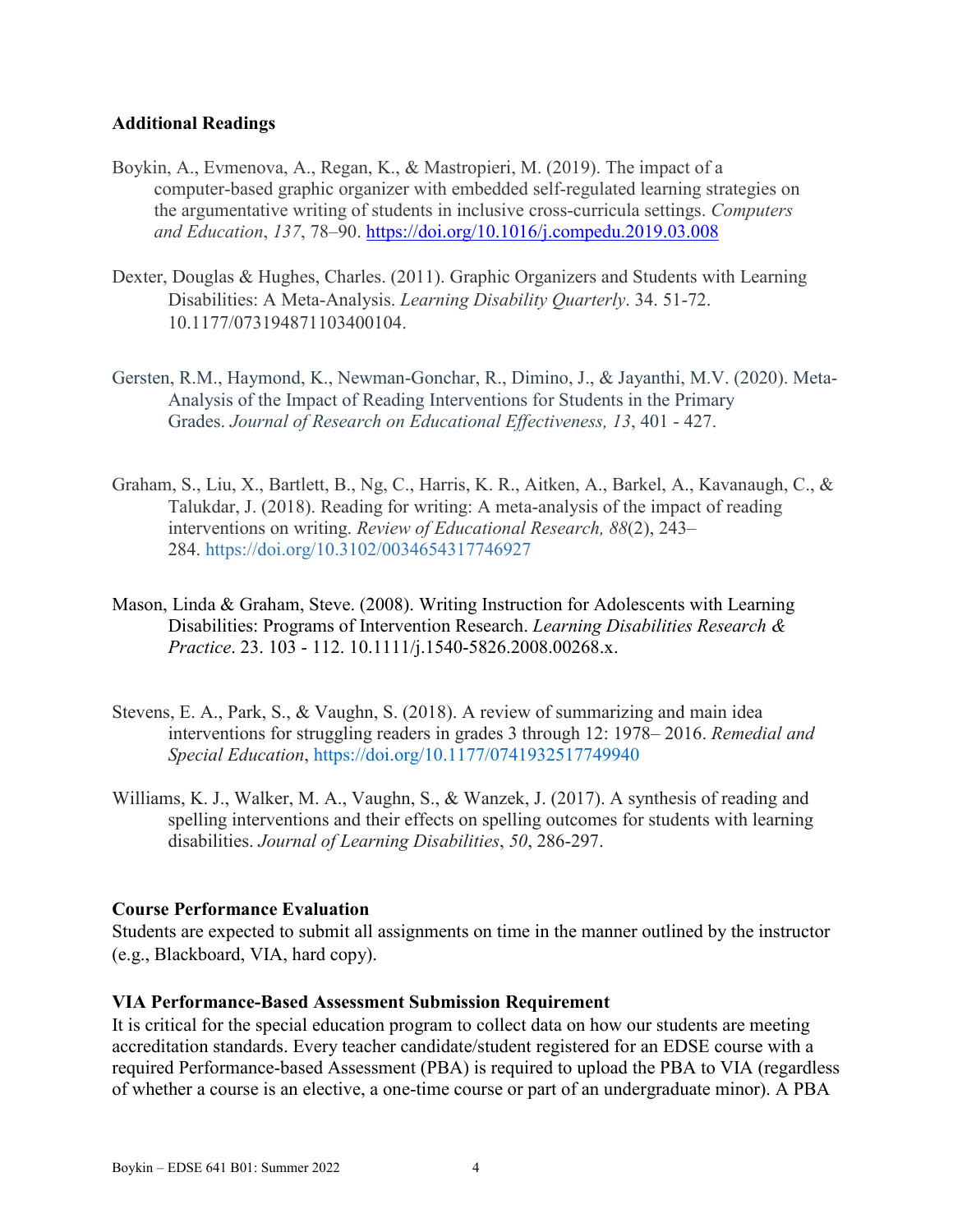is a specific assignment, presentation, or project that best demonstrates one or more CEC, InTASC or other standard connected to the course. A PBA is evaluated in two ways. The first is for a grade, based on the instructor's grading rubric. The second is for program accreditation purposes. Your instructor will provide directions as to how to upload the PBA to VIA.

For EDSE 641, the required PBA is Content Text Instructional Plan. Please check to verify your ability to upload items to VIA before the PBA due date.

#### *Assignments and/or Examinations*

**Performance-based Assessment (VIA submission required)**

#### **Context Text Instructional Plan (100 points)**

This project is designed to help you apply skills for integrating instruction when teaching content material in social studies/history, science or health. You will select a chapter from a content textbook for students between  $6^{th}$  and  $12^{th}$  grade (the text and chapter will be provided by the course instructor). You will develop an instructional plan for teaching a small section of content. Your plan should address an anticipatory event, text structure, questioning, graphic organizers, vocabulary, reading comprehension before, during, and after reading, and writing. At least five research-based references (approved by professor) should be included to support your instructional plans. You will prepare a 10-12 slide PowerPoint presentation that demonstrates how you will teach the content in your textbook. Your PowerPoint will be directed to fellow teachers as if you were presenting an instructional plan during a unit planning meeting with your colleagues. You will share a draft of this PowerPoint presentation with your peers. You will post the final PowerPoint on Blackboard in Assessments. More information will be provided during the first class session and posted on Blackboard.

### **College Wide Common Assessment (VIA submission required)**

This course contains at least one Common Assessment developed by the College of Education and Human Development to assess our candidates' performance on nationally accepted standards for beginning teachers (InTASC) and our programs' performance on national accreditation standards (CAEP).

#### **Writing Intervention Project (30 Points)**

You will select a student with a disability who accesses the general education curriculum. Prior to beginning instruction, you will collect three written prompt responses from the identified student to establish a performance baseline. Using and applying curriculumbased measurement techniques, you will establish a baseline performance for the selected student. Based on data and consultation with the child's teacher (if you are not the child's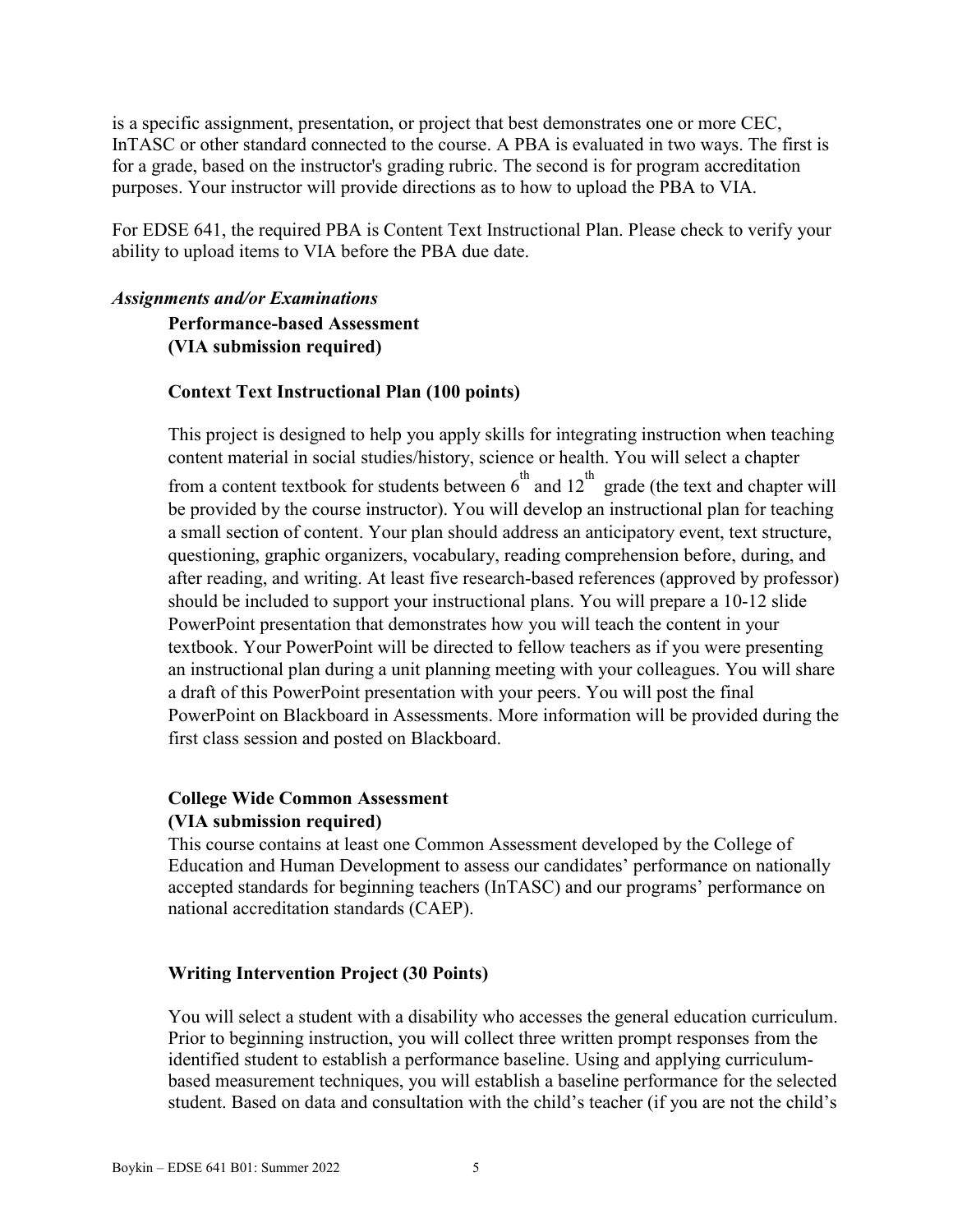teacher) and your course instructor, you will select a writing strategy intervention and develop a plan for teaching. *This writing strategy will need to be approved by the instructor before you begin planning lessons for your students.* The teaching lesson plans will highlight the stages of effective strategy acquisition and procedures for developing self-regulation. You will implement plans with the selected student. Performance data will be collected as you progress through lessons. A plan for fostering generalization and maintenance for the selected student will also be developed. It is important to note that this is NOT the same as CBM fluency models where a student gradually works toward a goal. In this model, students are expected to make significant gains immediately following instruction. For example, it is not uncommon for a student to go from writing two- or three-story parts during baseline to having all seven parts in a single writing prompt following instruction. At the end of the project, you will describe, "what worked well" and "what I would do differently next time" in a reflective summary. Components of the project will be reviewed in class as they become instructionally appropriate. More information for this project will be presented on the first night of class and posted on Blackboard.

### *Field Experience Requirement*

A field experience is a part of this course. A field experience includes a variety of early and ongoing field-based opportunities in which candidates may observe, assist, and/or teach. Field experiences may occur in off-campus settings, such as schools (CAEP, 2016). Below are REQUIRED PROCEDURES FOR ALL STUDENTS ENROLLED IN THS COURSE.

1. Complete the online EDSE Field Experience form. This online form will be sent to your GMU email from EDSEfld@gmu.edu on the first day of the semester. Click on the link and complete the form as soon as possible. ALL students should complete the required form, as this information is required by the state. Please direct any questions about the form to Dr. Kristen O'Brien at EDSEfld@gmu.edu.

If you are a full-time contracted school system employee and will complete the field experience at your worksite with administrator and instructor approval, you will be asked to specify the school at which you will be completing the field experience.

If you request a field experience placement, you will receive information via your GMU email about your assigned internship placement from the Clinical Practice Specialist in the College's TEACHERtrack Office. Check your GMU email regularly for important information regarding your field experience. Follow all instructions for the necessary Human Resource (HR) paperwork required to access the assigned field experience placement. Note that you may NOT arrange your own field experience placement.

2. View the EDSE Field Experience Introduction presentation. On the first week of classes and prior to representing George Mason in off-campus settings, your instructor will show a video presentation or provide a link to the presentation, which includes important information about the registration process for EDSE field experiences and tips for a successful field experience. After the presentation, sign the document provided by your instructor to indicate that you have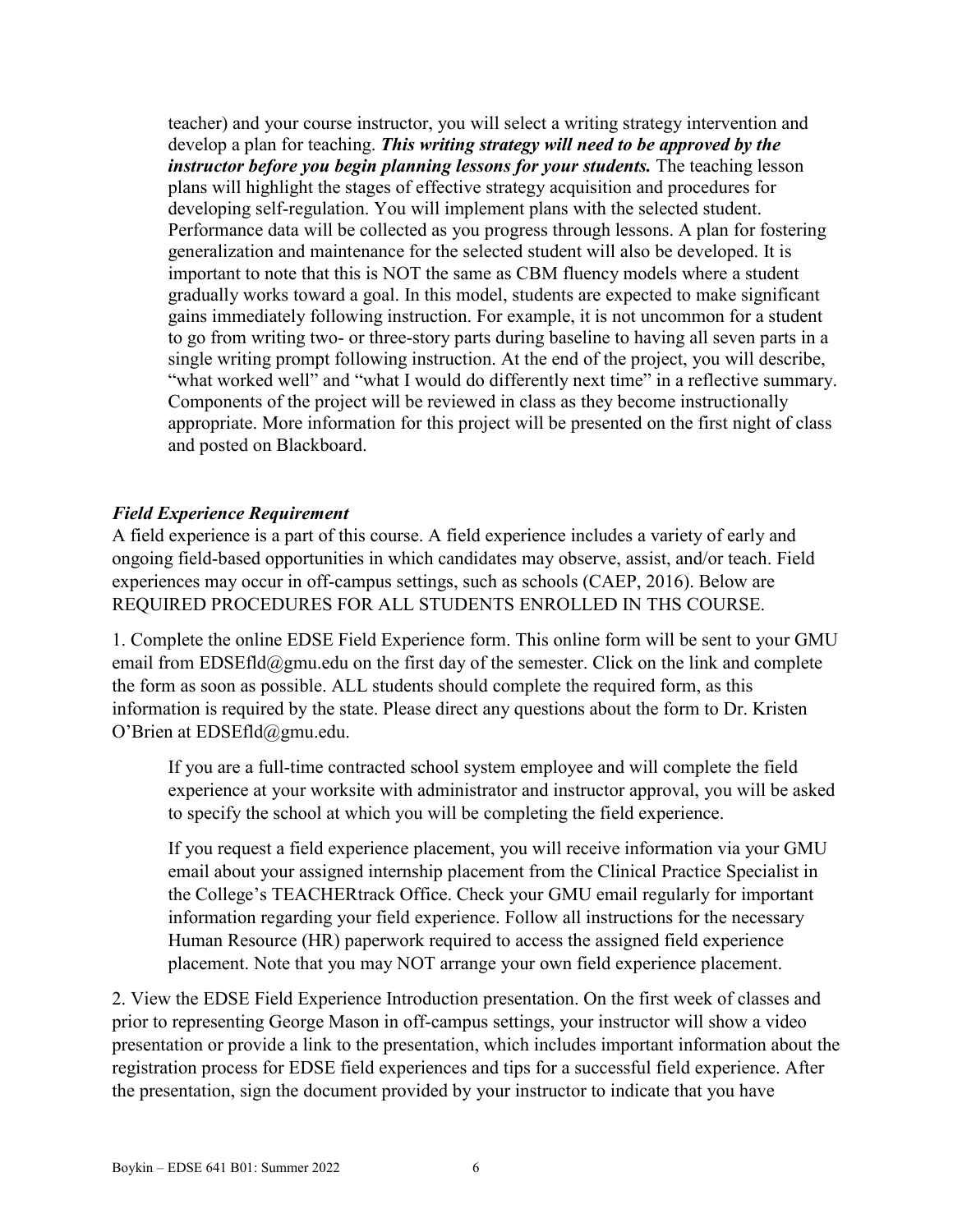watched the presentation and are aware of the EDSE field experience professionalism expectations.

3. Document your field experience hours. Your instructor may provide you with access to field experience documentation forms to use in documenting the hours and activities completed in your field experience placement. Your instructor will provide more directions on how to use and submit the documentation form.

4. Complete the field experience end-of-semester survey. Towards the end of the semester, you will receive an email from  $EDSEfld@gmu.edu$  with a link to an online survey. This brief survey asks you to report about important features of your field experience placement.

5. Students must be able to perform the essential functions of the practicum site assigned with or with without an accommodation. Contact Disability Services ( $\text{ods}(\partial \text{gmu.edu})$  for questions related to accommodations."

### *Other Assignments*

# **Strategy Toolkit Presentations (100 points)**

In a small group, learners will develop a strategy tool kit that provides an overview of evidencebased practices for reading and writing instruction to support students with disabilities in an inclusive setting. Candidates will complete one presentation as a group during the semester. Groups will also create a handout that contains a brief overview of each strategy. More information about this assignment, along with examples, will be provided in Blackboard.

### **In Class Learning Activities (100 points)**

Each week, learners will complete in class and online learning activities to apply their knowledge of concepts which may include discussion boards, online modules, reflections, and quizzes. Weekly assignment details and point values are posted in the course Blackboard site.

### *Assignment Summary*

| <b>Assignment</b>                       |                      | <b>Points</b> |
|-----------------------------------------|----------------------|---------------|
| <b>Context Text Instructional Plan</b>  |                      | 100           |
| Writing Intervention Project            |                      | 100           |
| Research Article Summary Worksheet      |                      | 100           |
| In Class and Online Learning Activities |                      | 100           |
|                                         | <b>Total Points:</b> | 400           |

# **Course Policies and Expectations**

### *Attendance/Participation*

Learners are expected to attend all classes. Learners may miss one class with no grade penalty. After that, 5 points will be taken off the final grade for each additional missed class.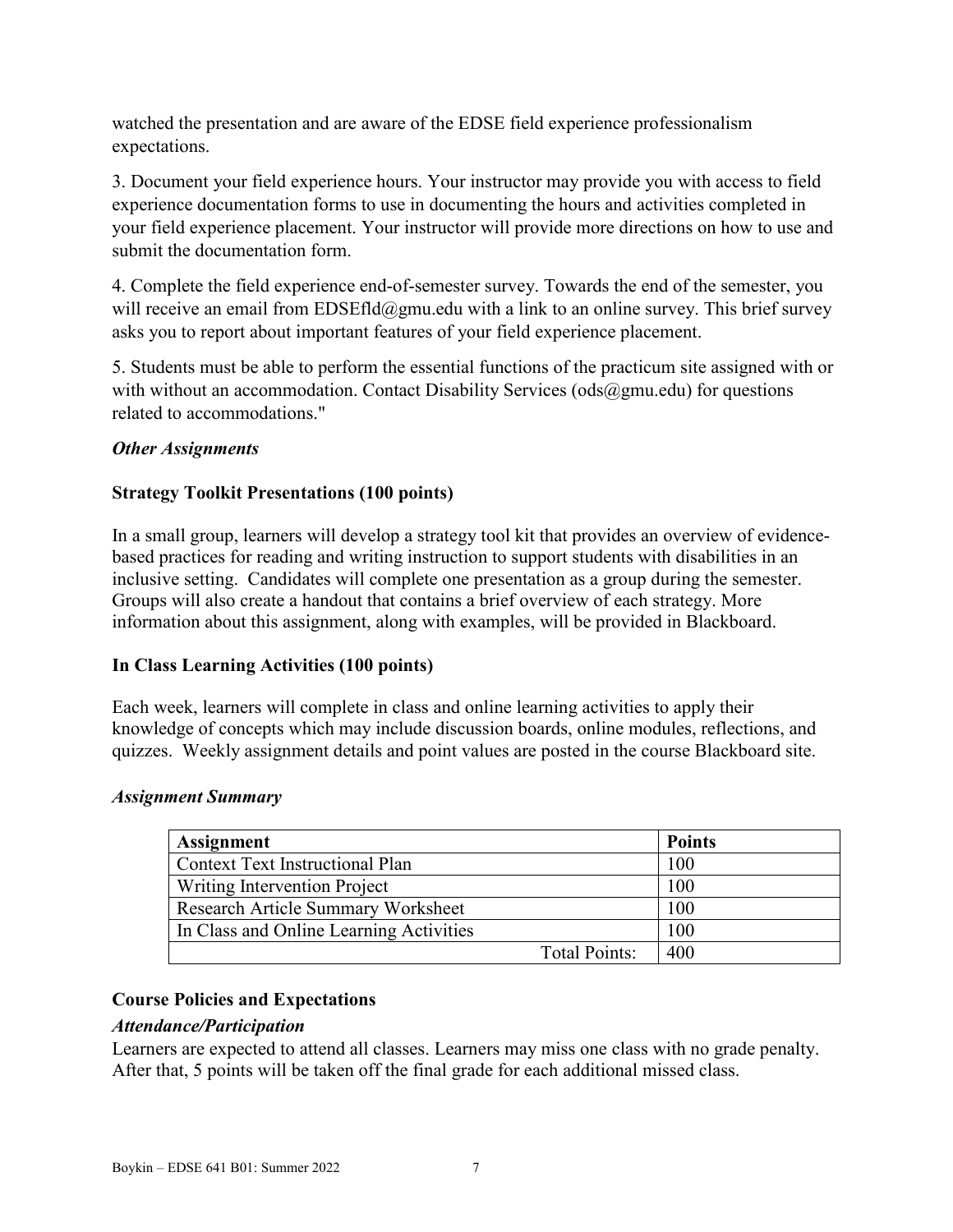# *Late Work*

Assignments are due at 11:59 on the due date. Late work will not be accepted without prior arrangement with the instructor. If such an arrangement is made, the maximum extension is one week without penalty. Only one assignment may qualify for an extension request. For any additional assignments that are submitted late without previous agreement or for late assignments submitted after the one-week grace period agreement with agreement, two points are taken from the total points for each day late.

# **Grading**

| $\sim$<br>l Q 4<br>96<br>77<br>$\mathbf{A}$<br>. н.<br>$\overline{\phantom{a}}$<br>$\sim$ $\sim$ $\sim$ $\sim$<br>.<br>70.<br><br>. . |
|---------------------------------------------------------------------------------------------------------------------------------------|
|---------------------------------------------------------------------------------------------------------------------------------------|

\*Note: The George Mason University Honor Code will be strictly enforced. See Academic [Integrity Site \(https://oai.gmu.edu/\)](https://oai.gmu.edu/) and [Honor Code and System](https://catalog.gmu.edu/policies/honor-code-system/)

[\(https://catalog.gmu.edu/policies/honor-code-system/\)](https://catalog.gmu.edu/policies/honor-code-system/). Students are responsible for reading and understanding the Code. "To promote a stronger sense of mutual responsibility, respect, trust, and fairness among all members of the George Mason University community and with the desire for greater academic and personal achievement, we, the student members of the university community, have set forth this honor code: Student members of the George Mason University community pledge not to cheat, plagiarize, steal, or lie in matters related to academic work." Work submitted must be your own new, original work for this course or with proper citations.

#### **Professional Dispositions**

Students are expected to exhibit professional behaviors and dispositions at all times. See [Policies](https://cehd.gmu.edu/students/polices-procedures/)  [and Procedures \(https://cehd.gmu.edu/students/polices-procedures/\)](https://cehd.gmu.edu/students/polices-procedures/).

### **Class Schedule**

\*Note: Faculty reserves the right to alter the schedule as necessary, with notification to students.

| Date | <b>Topic</b>                                                                                                                                                                           | <b>Readings</b>                                                                  | <b>Assignment Due</b>                        |
|------|----------------------------------------------------------------------------------------------------------------------------------------------------------------------------------------|----------------------------------------------------------------------------------|----------------------------------------------|
| 6/7  | <b>Course Introduction</b><br>Course Overview,<br>$\bullet$<br>Syllabus, $\&$<br><b>Blackboard Review</b><br>Major Assignment<br>$\bullet$<br>Review<br><b>Icebreaker</b><br>$\bullet$ | Review syllabus<br>$\bullet$<br>Review<br>$\bullet$<br>blackboard course<br>site | $\bullet$ N/A                                |
| 6/9  | <b>Lesson Planning and</b><br><b>Intervention Overview</b><br>Lesson structure<br>$\bullet$<br>Backwards Planning<br>$\bullet$                                                         | Vaughn & Bos:<br>$\bullet$<br>Ch. 1 (review pp.<br>$15-17)$<br>N/A               | Weekly<br>$\bullet$<br><b>Activities Due</b> |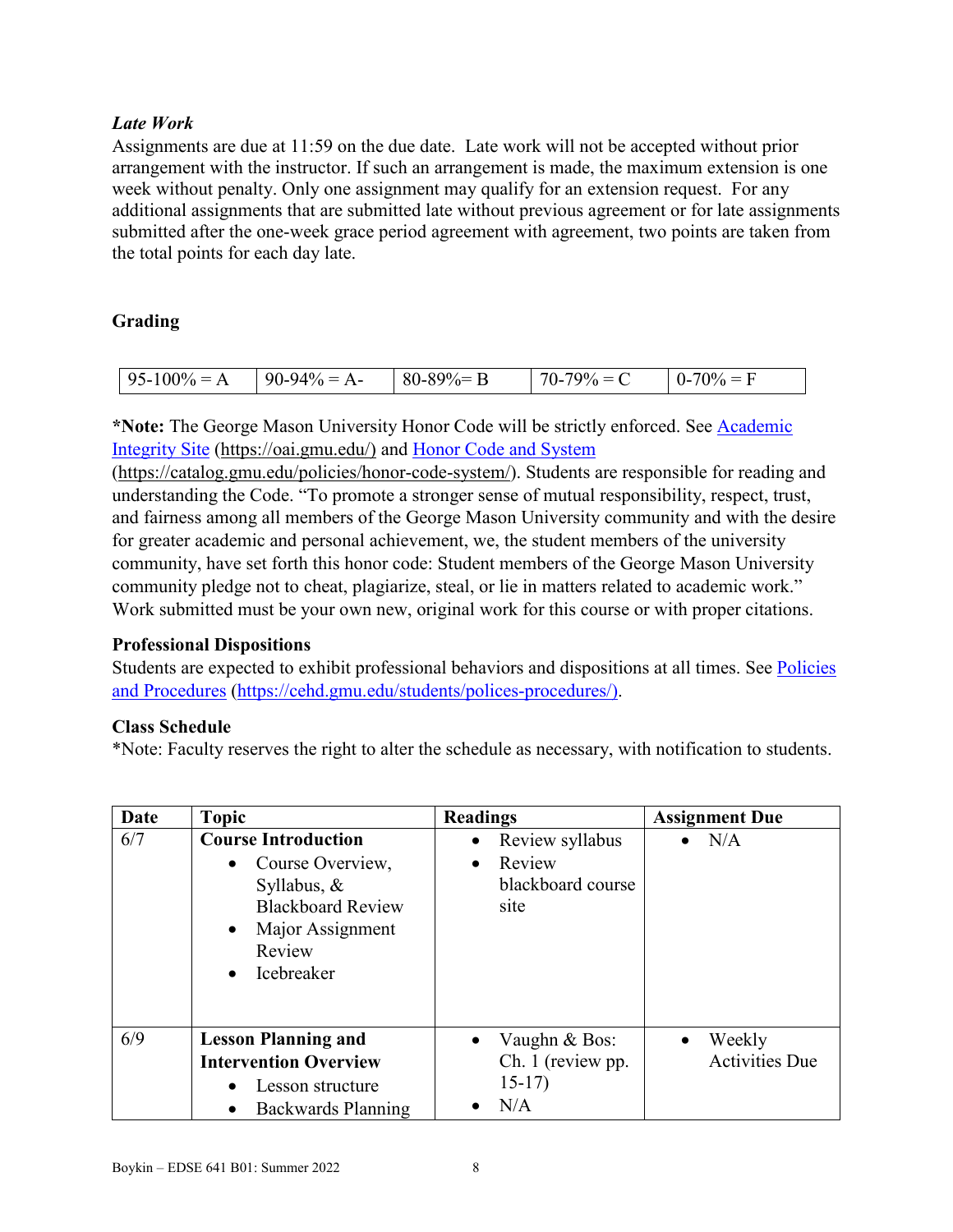| 6/14 | <b>Lesson Planning</b><br>$\bullet$<br>Pyramid<br>Interventions<br><b>Reading to Learn</b><br><b>Text Structure</b><br>Fluency<br>Teaching<br>Comprehension<br><b>Question Strategies</b> | Vaughn & Bos:<br>$\bullet$<br>Ch. 8<br>IRIS:<br>Collaborative<br><b>Strategic Reading</b><br>Module | N/A<br>$\bullet$                                                                                                                                                                                  |
|------|-------------------------------------------------------------------------------------------------------------------------------------------------------------------------------------------|-----------------------------------------------------------------------------------------------------|---------------------------------------------------------------------------------------------------------------------------------------------------------------------------------------------------|
| 6/16 | <b>Reading to Learn</b><br><b>Content Area Reading</b><br>Graphic Organizers<br><b>Text Adaptations</b><br><b>Writing Notes</b><br>Mnemonics                                              | Vaughn & Bos:<br>Ch.10                                                                              | Weekly<br><b>Activities Due</b>                                                                                                                                                                   |
| 6/21 | <b>Reading to Learn</b><br>Assessing<br>Comprehension                                                                                                                                     | Vaughn & Bos:<br>$\bullet$<br>Ch. 8, pp. 232 -<br>266                                               | Writing<br>$\bullet$<br>Intervention<br>Project Plan<br>Due<br>Comprehension<br><b>Strategies</b><br><b>Presentation</b>                                                                          |
| 6/23 | <b>Reading to Learn</b><br>Vocabulary<br>$\bullet$<br>Instruction                                                                                                                         | Archer &<br>Hughes: Ch. $3-$<br>Vocabulary                                                          | <b>Vocabulary</b><br>$\bullet$<br><b>Strategies</b><br><b>Presentation</b><br><b>Content Text</b><br>$\bullet$<br>Instructional<br>Plan Draft Due<br>Weekly<br>$\bullet$<br><b>Activities Due</b> |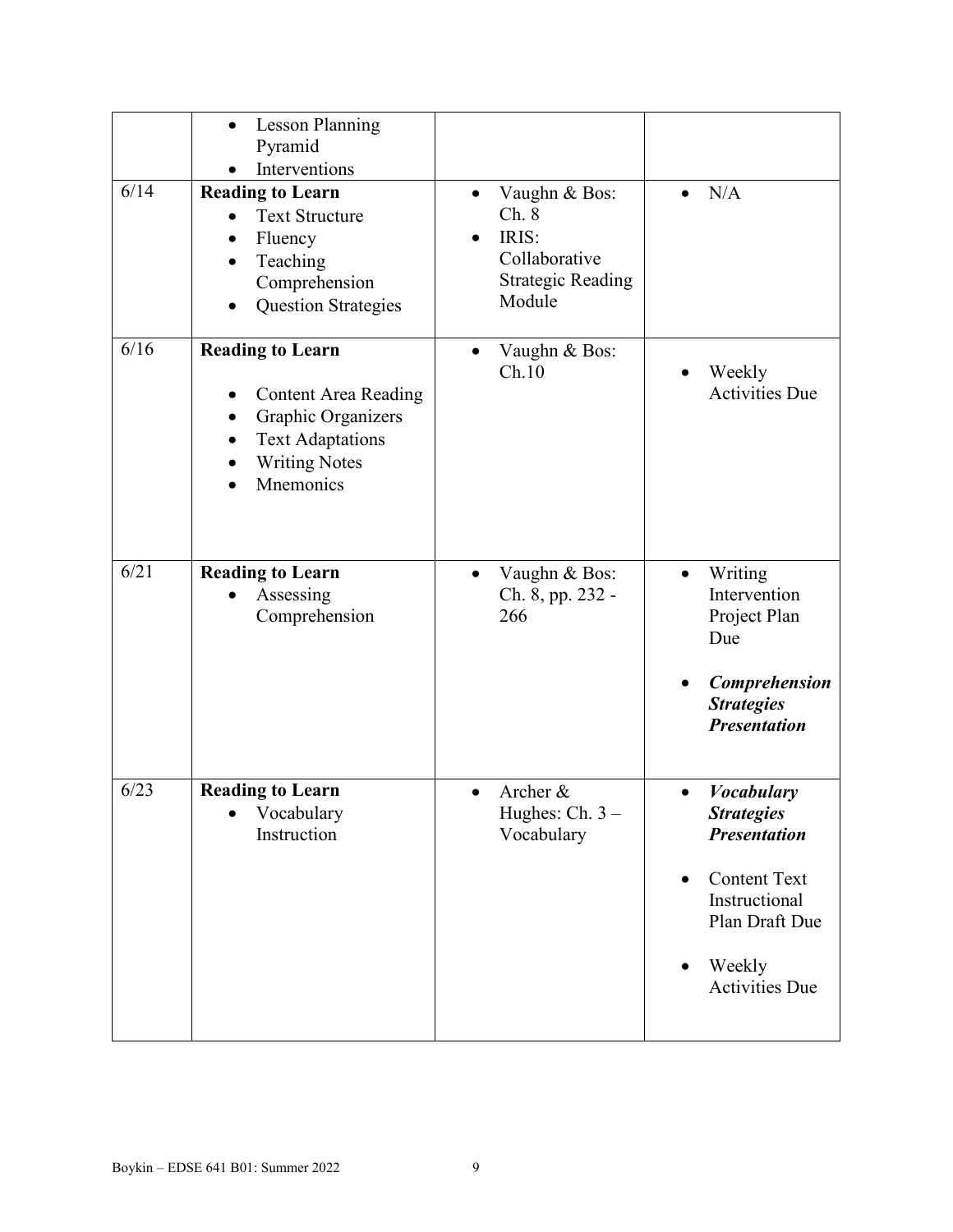| 6/28 | <b>Reading to Learn</b><br><b>Explicit Instruction</b><br><b>Lesson Planning</b><br>$\bullet$<br>Practice                                   | Vaughn & Bos:<br>Ch. 8 & 10<br>Archer &<br>Hughes: Ch. $4-$<br>Designing<br>Lessons<br>Archer &<br>Hughes: Ch. 8 -<br>Independent<br>Practice | N/A                                                                                                                                      |
|------|---------------------------------------------------------------------------------------------------------------------------------------------|-----------------------------------------------------------------------------------------------------------------------------------------------|------------------------------------------------------------------------------------------------------------------------------------------|
| 6/30 | <b>Writing Introduction</b><br><b>Writing Process</b><br>Overview<br><b>Writing Project</b><br>Introduction<br><b>Project Brainstorming</b> | N/A                                                                                                                                           | <b>Submit Context</b><br>$\bullet$<br><b>Text</b><br><b>Instructional</b><br><b>Plan</b><br>Weekly<br>$\bullet$<br><b>Activities Due</b> |
| 7/5  | <b>Writing Instruction</b><br>Capitalization<br>Punctuation<br>Spelling<br><b>Assistive Technology</b>                                      | Vaughn & Bos:<br>Chapter 9                                                                                                                    | <b>Learning to</b><br>$\bullet$<br>Write<br><b>Presentation</b>                                                                          |
| 7/7  | <b>Writing Structures and</b><br><b>Sentences</b><br>Sentences<br>Paragraphs,<br>Summaries, &<br>QuickWrites                                | N/A                                                                                                                                           | Weekly<br>$\bullet$<br><b>Activities Due</b>                                                                                             |
| 7/12 | <b>Writing Instruction</b><br><b>Strategy Instruction</b><br>Self-regulation                                                                | Harris, Graham,<br>$\bullet$<br>Mason, &<br>Friedlander:<br>Chapters $1, 2, 3$                                                                | N/A<br>$\bullet$                                                                                                                         |
| 7/14 | <b>Genres and Writing to</b><br>Learn<br>Narrative Writing:<br>Stories and<br>Biographies                                                   | Harris, Graham,<br>Mason &<br>Friedlander: Ch. 6<br>& 7                                                                                       | <b>Writing</b><br>$\bullet$<br><b>Strategies</b><br><b>Presentation</b>                                                                  |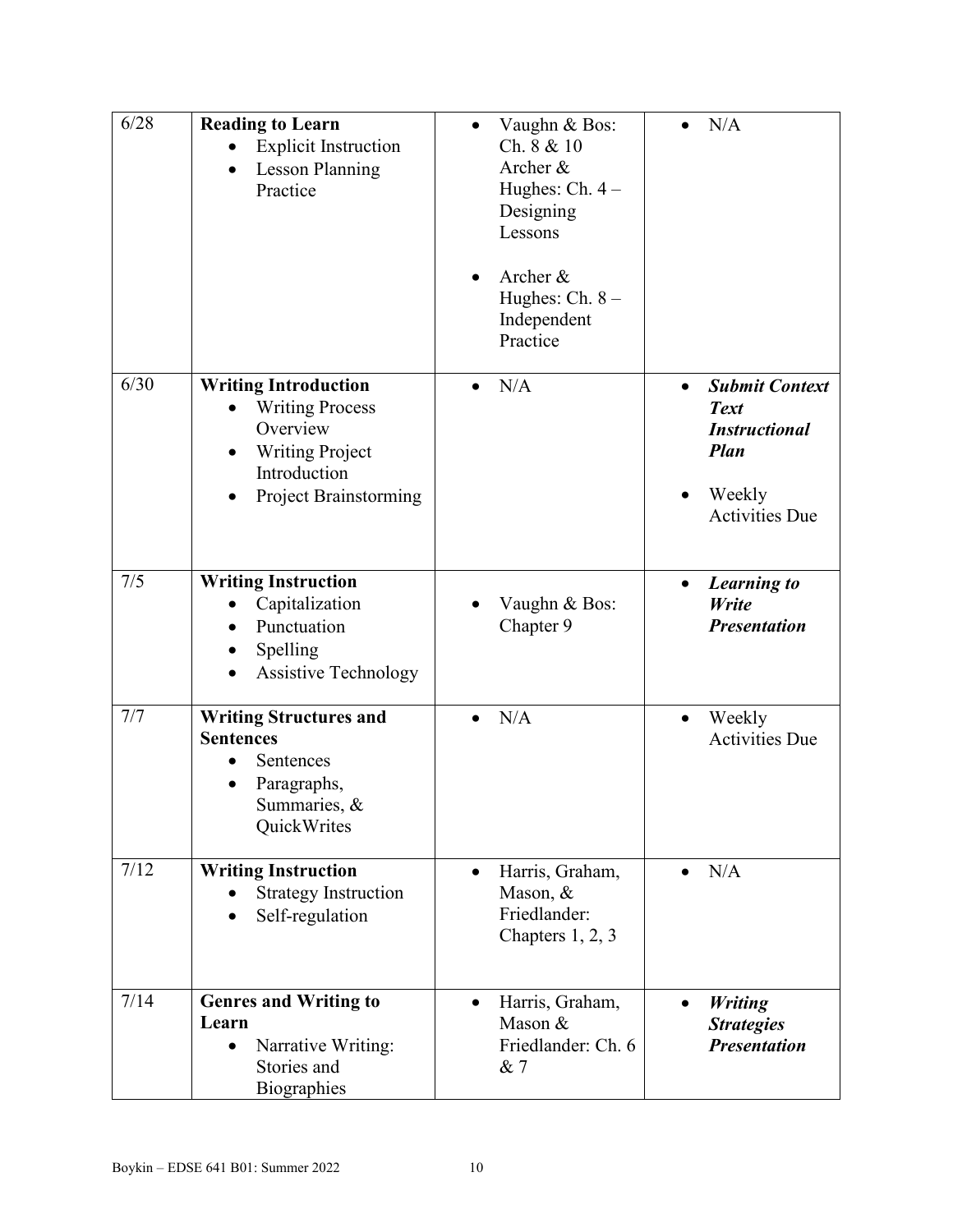|      |                                                                                                                                    | Vaughn & Bos:<br>Ch.9                                                  | Weekly<br><b>Activities Due</b>                                          |
|------|------------------------------------------------------------------------------------------------------------------------------------|------------------------------------------------------------------------|--------------------------------------------------------------------------|
| 7/19 | <b>Genres and Writing to</b><br>Learn<br>Persuasive<br>Expository<br>Reading and Writing<br>$\bullet$<br><b>Informational Text</b> | Harris, Graham,<br>$\bullet$<br>Mason &<br>Friedlander: Ch. 8<br>9& 16 | N/A<br>$\bullet$                                                         |
| 7/21 | <b>Revising &amp; Editing</b><br><b>Strategies</b><br>Sentence Combining<br><b>Editing and Revision</b><br>Strategies              | Vaughn & Bos:<br>Ch.9                                                  | Weekly<br><b>Activities Due</b>                                          |
| 7/26 | <b>Writing Instruction</b><br>Assessing written<br>expression                                                                      | Vaughn & Bos:<br>Ch.9                                                  | N/A<br>$\bullet$                                                         |
| 7/28 | <b>Class Wrap Up!</b>                                                                                                              | N/A                                                                    | <b>Writing</b><br>$\bullet$<br><b>Intervention</b><br><b>Project Due</b> |

### **Core Values Commitment**

The College of Education and Human Development is committed to collaboration, ethical leadership, innovation, research-based practice, and social justice. Students are expected to adhere to these principles: See [Core Values \(http://cehd.gmu.edu/values/\)](http://cehd.gmu.edu/values/).

### **GMU Policies and Resources for Students**

### *Policies*

- Students must adhere to the guidelines of the Mason Honor Code. See Honor Code and [System \(https://catalog.gmu.edu/policies/honor-code-system/\)](https://catalog.gmu.edu/policies/honor-code-system/).
- Students must follow the university policy for Responsible Use of Computing. See [Responsible Use of Computing \(http://universitypolicy.gmu.edu/policies/responsible-use](http://universitypolicy.gmu.edu/policies/responsible-use-of-computing/)[of-computing/\)](http://universitypolicy.gmu.edu/policies/responsible-use-of-computing/).
- Students are responsible for the content of university communications sent to their Mason email account and are required to activate their account and check it regularly. All communication from the university, college, school, and program will be sent to students solely through their Mason email account.
- Students with disabilities who seek accommodations in a course must be registered with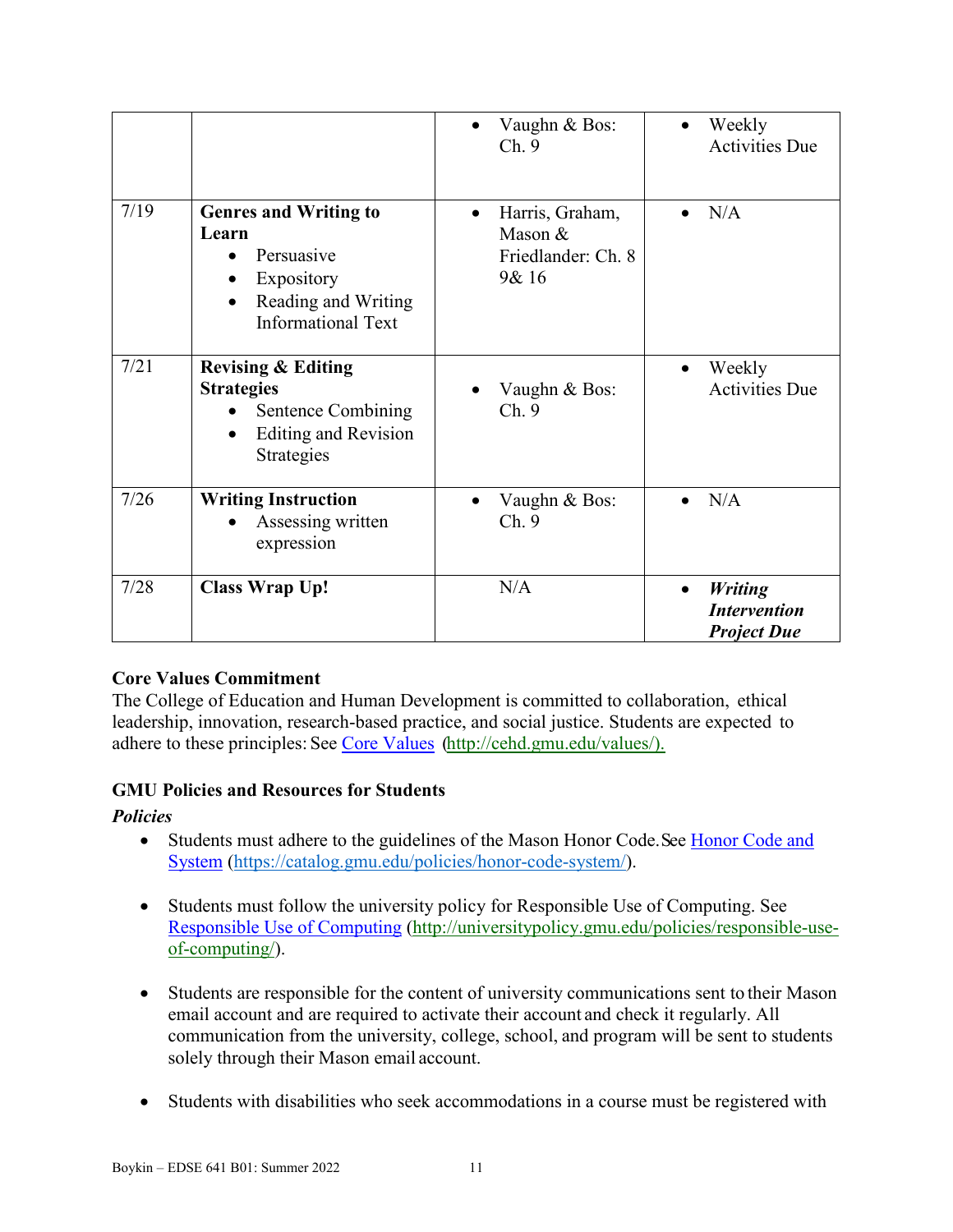George Mason University Disability Services. Approved accommodations will begin at the time the written letter from Disability Services is received by the instructor. See [Disability Services \(https://ds.gmu.edu/\)](https://ds.gmu.edu/).

• Students must silence all sound emitting devices during class unless otherwise authorized by the instructor.

### *Campus Resources*

- Support for submission of assignments to VIA should be directed to  $v_i$  iahelp@gmu.edu or [https://cehd.gmu.edu/aero/assessments.](https://cehd.gmu.edu/aero/assessments)
- Ouestions or concerns regarding use of [Blackboard](https://its.gmu.edu/knowledge-base/blackboard-instructional-technology-support-for-students/) should be directed to Blackboard [Instructional Technology Support for Students \(https://its.gmu.edu/knowledge](https://its.gmu.edu/knowledge-base/blackboard-instructional-technology-support-for-students/)[base/blackboard-instructional-technology-support-for-students/\)](https://its.gmu.edu/knowledge-base/blackboard-instructional-technology-support-for-students/).

### **Notice of mandatory reporting of sexual assault, sexual harassment, interpersonal violence, and stalking:**

As a faculty member, I am designated as a "Non-Confidential Employee," and must report all disclosures of sexual assault, sexual harassment, interpersonal violence, and stalking to Mason's Title IX Coordinator per [University Policy 1202.](https://universitypolicy.gmu.edu/policies/sexual-harassment-policy/) If you wish to speak with someone confidentially, please contact one of Mason's confidential resources, such as the [Student](https://ssac.gmu.edu/) [Support and Advocacy Center \(SSAC\)](https://ssac.gmu.edu/) at 703-380-1434 or [Counseling and Psychological](https://caps.gmu.edu/)  [Services \(CAPS\)](https://caps.gmu.edu/) at 703-993-2380. You may also seek assistance or support measures from Mason's Title IX Coordinator by calling 703-993-8730, or emailing [titleix@gmu.edu.](mailto:titleix@gmu.edu)

### **For additional information on the College of Education and Human Development, please visit our website [College of Education and Human Development](http://cehd.gmu.edu/) [\(http://cehd.gmu.edu/\)](https://cehd.gmu.edu/).**

**Appendix**

**Assessment Rubric(s)**

### **Content Text Instructional Plan Rubric**

|                                                                                                                 | <b>Does Not Meet</b><br><b>Expectations</b>                                                                                                   | <b>Meets Expectations</b>                                                                                                                                           | <b>Exceeds</b><br><b>Expectations 3</b>                                                                          |
|-----------------------------------------------------------------------------------------------------------------|-----------------------------------------------------------------------------------------------------------------------------------------------|---------------------------------------------------------------------------------------------------------------------------------------------------------------------|------------------------------------------------------------------------------------------------------------------|
| Curriculum<br>Analysis<br>CEC/IGC<br>Standard 3<br>Candidate uses<br>knowledge of<br>general and<br>specialized | • Candidate does not<br>clearly identify a<br>secondary grade level,<br>content area,<br>AND/OR one<br>standard (and/or<br>component thereof) | • Candidate clearly<br>identifies a secondary<br>grade level, content<br>area, and one standard<br>(and/or component<br>thereof) from a specific<br>state or common | • Candidate<br>clearly identifies<br>a secondary<br>grade level,<br>content area, and<br>one standard<br>(and/or |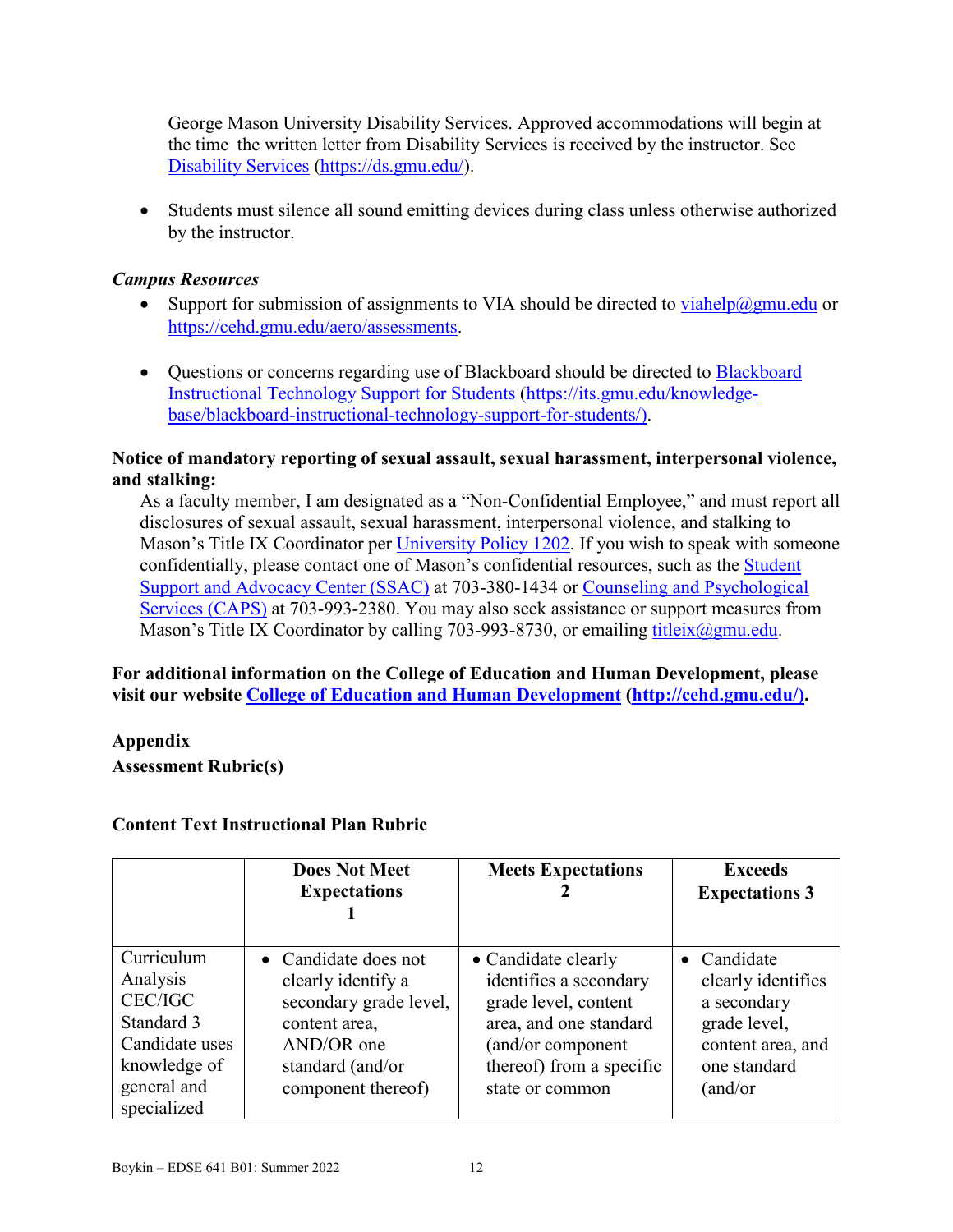| curricula to    | from a specific state           | general curriculum      | component             |
|-----------------|---------------------------------|-------------------------|-----------------------|
| individualize   | or common general               | (i.e., Virginia         | thereof) from a       |
| learning for    | curriculum (i.e.,               | Standards of Learning). | specific state or     |
| individuals     | Virginia Standards of           | • Candidate clearly     | general               |
| with            | Learning).                      | identifies, describes,  | curriculum (i.e.,     |
| exceptionalitie | Candidate does not<br>$\bullet$ | and prioritizes the     | Virginia              |
| S.              | clearly identify and            | relevant:               | Standards of          |
|                 | describe ANY of the             | • Critical              | Learning).            |
|                 | following related to            | concepts,               | Candidate             |
|                 | the standard:                   | Critical<br>$\bullet$   | clearly identifies,   |
|                 | • Critical                      | vocabulary, and         | describes, and        |
|                 | concepts,                       | Skills (e.g.,           | prioritizes the       |
|                 | • Critical                      | what the student        | relevant:             |
|                 | vocabulary, or                  | must do to              | Critical<br>$\bullet$ |
|                 | • Skills (e.g., what            | acquire,                | concepts,             |
|                 | the student must                | organize, recall,       | Critical              |
|                 | do to acquire,                  | and/or express          | vocabulary,           |
|                 | organize, recall,               | mastery of the          | and                   |
|                 | and/or express                  | information).           | Skills (e.g.,         |
|                 | mastery of the                  | Required for a          | what the              |
|                 | information)                    | student to meet         | student               |
|                 | Required for a                  | the standard.           | must do to            |
|                 | student to meet                 |                         | acquire,              |
|                 | the standard.                   |                         | organize,             |
|                 | • Candidate identifies          |                         | recall,               |
|                 | and/or describes                |                         | and/or                |
|                 | critical concepts,              |                         | express               |
|                 | critical vocabulary, or         |                         | mastery of            |
|                 | skills that are                 |                         | the                   |
|                 | irrelevant to the               |                         | information)          |
|                 | identified standard.            |                         | Required              |
|                 |                                 |                         | for a student         |
|                 |                                 |                         | to meet the           |
|                 |                                 |                         | standard.             |
|                 |                                 |                         | • Candidate           |
|                 |                                 |                         | provides further      |
|                 |                                 |                         | evidence of task      |
|                 |                                 |                         | analysis of the       |
|                 |                                 |                         | standard by:          |
|                 |                                 |                         | • identifying         |
|                 |                                 |                         | priorities or         |
|                 |                                 |                         | sequencing of         |
|                 |                                 |                         | the critical          |
|                 |                                 |                         | content,              |
|                 |                                 |                         | identifying           |
|                 |                                 |                         | ways to               |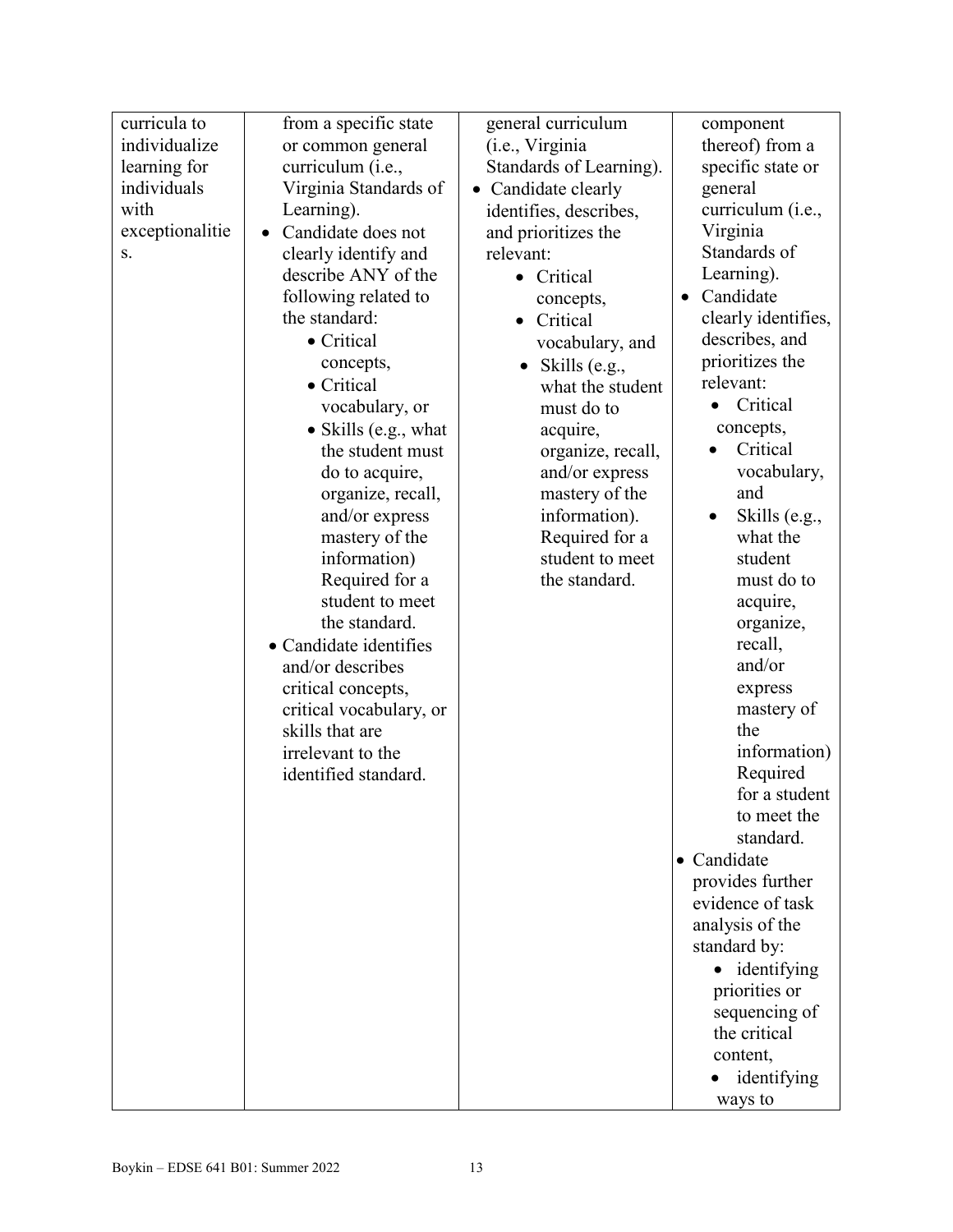|                          |                              |                         | organize the<br>critical<br>content, OR<br>identifying<br>sources of<br>specialized<br>materials,<br>curriculum, or<br>resources<br>related to the<br>critical<br>content. |
|--------------------------|------------------------------|-------------------------|----------------------------------------------------------------------------------------------------------------------------------------------------------------------------|
| Development              | Candidate<br>$\bullet$       | Candidate<br>$\bullet$  | Candidate<br>$\bullet$                                                                                                                                                     |
| of Unit                  | develops a unit              | develops a unit         | develops a unit                                                                                                                                                            |
| Planning                 | planning visual              | planning visual         | planning visual                                                                                                                                                            |
| Visual                   | organizer/power              | organizer/power         | organizer/power                                                                                                                                                            |
| Organizer/Pow            | point presentation           | point presentation      | point                                                                                                                                                                      |
| er Point<br>Presentation | which omits any              | which: o makes          | presentation<br>which: o makes                                                                                                                                             |
| <b>CEC/IGC</b>           | of the following:            | explicit<br>connections |                                                                                                                                                                            |
| Standard 3               | make explicit<br>connections | between prior           | explicit<br>connections                                                                                                                                                    |
| Candidate uses           | between prior                | knowledge and           | between prior                                                                                                                                                              |
| knowledge of             | knowledge and                | future learning         | knowledge and                                                                                                                                                              |
| general and              | future learning              | (scope and              | future learning                                                                                                                                                            |
| specialized              | (scope and                   | sequence), makes        | (scope and                                                                                                                                                                 |
| curricula to             | sequence); o make            | connections             | sequence),                                                                                                                                                                 |
| individualize            | connections                  | between essential       | makes                                                                                                                                                                      |
| learning for             | between essential            | concepts,               | connections                                                                                                                                                                |
| individuals              | concepts;                    | identifies,             | between                                                                                                                                                                    |
| with                     | identify,<br>$\bullet$       | prioritizes             | essential                                                                                                                                                                  |
| exceptionalitie          | prioritize                   | and                     | concepts,                                                                                                                                                                  |
| S.                       | and                          | sequences               | identifies,                                                                                                                                                                |
|                          | sequence                     | key                     | prioritizes                                                                                                                                                                |
|                          | key                          | concepts                | and                                                                                                                                                                        |
|                          | concepts                     | from the                | sequences                                                                                                                                                                  |
|                          | from the                     | unit, and               | key                                                                                                                                                                        |
|                          | unit; and                    | identifies              | concepts                                                                                                                                                                   |
|                          | identify                     | questions               | from the                                                                                                                                                                   |
|                          | questions                    | that                    | unit, and                                                                                                                                                                  |
|                          | that<br>students             | students<br>should be   | identifies                                                                                                                                                                 |
|                          | should be                    | able to                 | questions<br>that students                                                                                                                                                 |
|                          |                              |                         |                                                                                                                                                                            |
|                          |                              |                         |                                                                                                                                                                            |
|                          | able to<br>answer at         | answer at<br>the end of | should be<br>able to                                                                                                                                                       |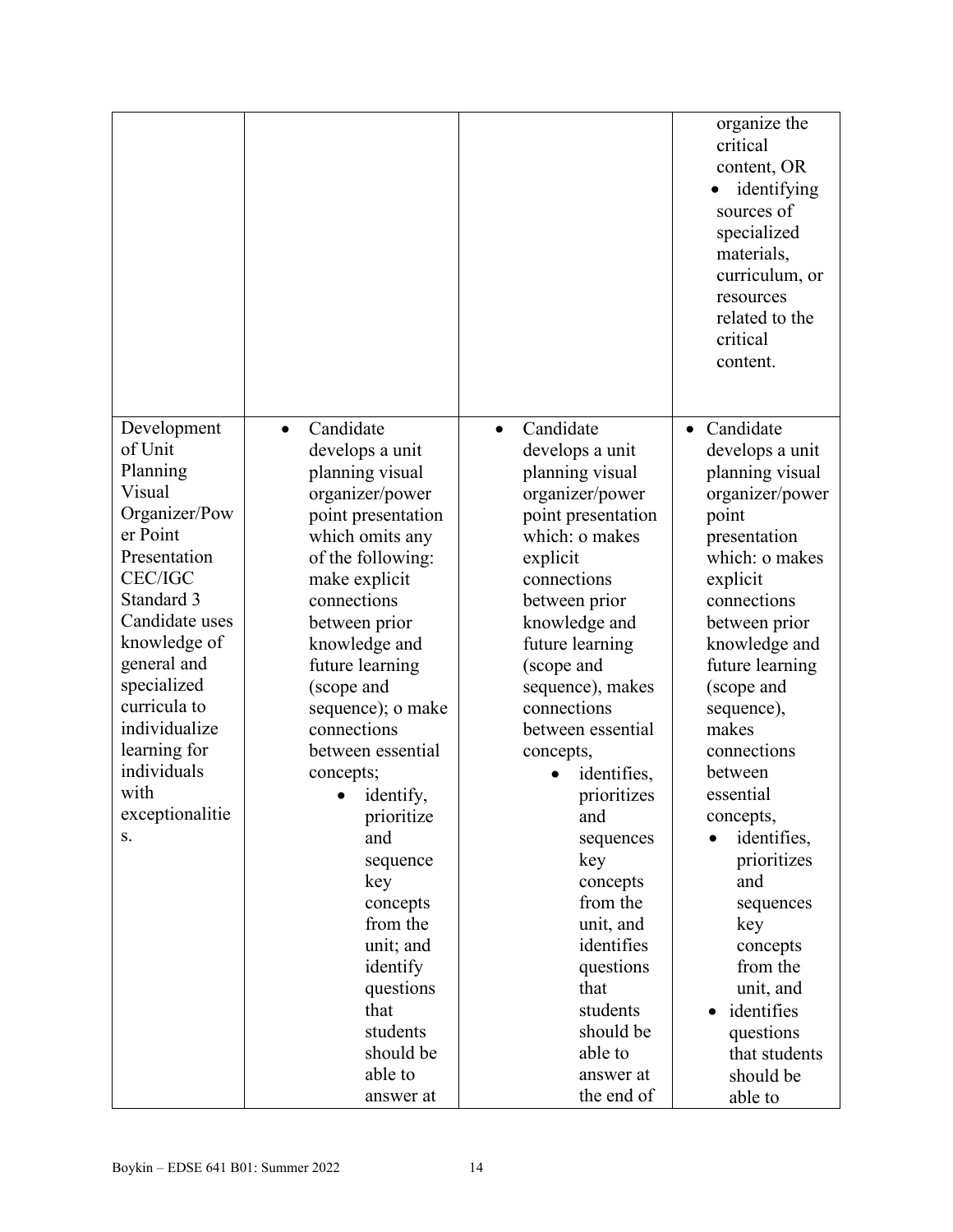|                                                                                                                                                                                                                                                             | the end of<br>the unit to<br>demonstrat<br>e deep<br>understand<br>ing of the<br>unit<br>concepts.                                                                                                                                                                                                                                                                                                                                                                                                                           | the unit to<br>demonstrat<br>e deep<br>understand<br>ing of the<br>unit<br>concepts.                                                                                                                                                                                                                                                                                                                                                                                                                                                                                                                             | answer at the<br>end of the<br>unit to<br>demonstrate<br>deep<br>understandin<br>g of the unit<br>concepts.<br>Candidate<br>explicitly<br>connects<br>organizer<br>components<br>to state<br>standards or<br>provides for<br>enrichment.                                                                                                                                                                                                                                 |
|-------------------------------------------------------------------------------------------------------------------------------------------------------------------------------------------------------------------------------------------------------------|------------------------------------------------------------------------------------------------------------------------------------------------------------------------------------------------------------------------------------------------------------------------------------------------------------------------------------------------------------------------------------------------------------------------------------------------------------------------------------------------------------------------------|------------------------------------------------------------------------------------------------------------------------------------------------------------------------------------------------------------------------------------------------------------------------------------------------------------------------------------------------------------------------------------------------------------------------------------------------------------------------------------------------------------------------------------------------------------------------------------------------------------------|--------------------------------------------------------------------------------------------------------------------------------------------------------------------------------------------------------------------------------------------------------------------------------------------------------------------------------------------------------------------------------------------------------------------------------------------------------------------------|
| Adaptation in<br>Unit Lessons<br><b>CEC/IGC</b><br>Standard 5<br>Candidate<br>selects, adapts,<br>and uses a<br>repertoire of<br>evidence-based<br>instructional<br>strategies to<br>advance<br>learning of<br>individuals<br>with<br>exceptionalitie<br>S. | Candidate fails to do<br>$\bullet$<br>any of the following:<br>identify essential<br>concepts and<br>vocabulary likely<br>to require<br>adaptation.<br>select and adapt<br>instructional<br>strategies and<br>materials<br>according to the<br>interaction of<br>learners'<br>academic and<br>social abilities,<br>attitudes,<br>interests, and<br>values and the<br>demands of<br>instruction.<br>adapt lessons to<br>$\bullet$<br>include research<br>supported<br>teaching methods<br>that focus on<br>teaching essential | Candidate identifies<br>$\bullet$<br>which essential<br>concepts and<br>vocabulary are likely<br>to require adaptation.<br>• Candidate selects and<br>adapts instructional<br>strategies and<br>materials according to<br>the interaction of<br>learners' academic and<br>social abilities,<br>attitudes, interests, and<br>values and the<br>demands of<br>instruction.<br>• Candidate adapts<br>lessons to include<br>research supported<br>teaching methods that<br>focus on teaching<br>essential concepts,<br>vocabulary and<br>content across the<br>general curriculum,<br>age and ability<br>appropriate | • Candidate<br>identifies which<br>essential<br>concepts and<br>vocabulary are<br>likely to require<br>adaptation.<br>• Candidate selects<br>and adapts<br>instructional<br>strategies and<br>materials<br>according to the<br>interaction of<br>learners'<br>academic and<br>social abilities,<br>attitudes,<br>interests, and<br>values and the<br>demands of<br>instruction.<br>• Candidate adapts<br>lessons to include<br>research<br>supported<br>teaching methods |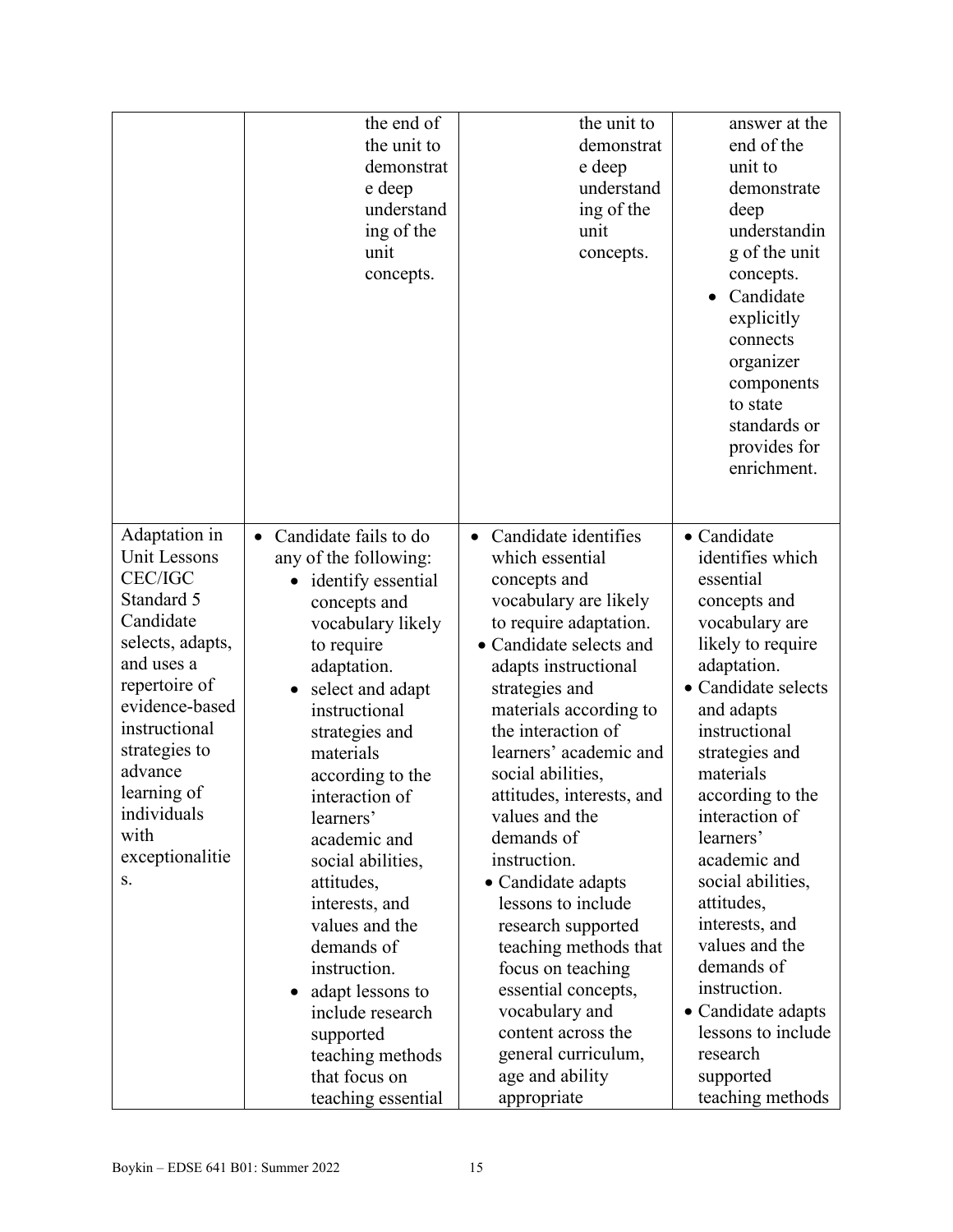|                  | concepts,                            | instruction and         | that focus on      |
|------------------|--------------------------------------|-------------------------|--------------------|
|                  |                                      | specialized             | teaching essential |
|                  | vocabulary and<br>content across the | instructional           |                    |
|                  |                                      |                         | concepts,          |
|                  | general                              | strategies appropriate  | vocabulary and     |
|                  | curriculum                           | to the abilities and    | content across     |
|                  | AND/OR age and                       | needs of the learners   | the general        |
|                  | ability appropriate                  | with exceptionalities.  | curriculum, age    |
|                  | instruction and                      | • Candidate integrates  | and ability        |
|                  | specialized                          | task analysis into the  | appropriate        |
|                  | instructional                        | lessons.                | instruction and    |
|                  | strategies                           |                         | specialized        |
|                  | appropriate to the                   |                         | instructional      |
|                  | abilities and needs                  |                         | strategies         |
|                  | of the learners                      |                         | appropriate to the |
|                  | with                                 |                         | abilities and      |
|                  | exceptionalities                     |                         | needs of the       |
|                  |                                      |                         | learners with      |
|                  |                                      |                         | exceptionalities•  |
|                  |                                      |                         | Candidate          |
|                  |                                      |                         | integrates task    |
|                  |                                      |                         | analysis into the  |
|                  |                                      |                         | lessons.           |
|                  |                                      |                         |                    |
|                  |                                      |                         | • Candidate        |
|                  |                                      |                         | includes a         |
|                  |                                      |                         | detailed and       |
|                  |                                      |                         | specific rationale |
|                  |                                      |                         | for the changes    |
|                  |                                      |                         | made/selection of  |
|                  |                                      |                         | adaptations.       |
|                  |                                      |                         |                    |
|                  |                                      |                         |                    |
| Unit Plan        | • Candidate prepares                 | • Candidate prepares    | • Candidate        |
| Development      | incomplete unit plans                | comprehensive unit      | prepares           |
| <b>CEC/IGC</b>   | that fail to utilize a               | plans that o utilize a  | comprehensive      |
| Standard 5       | repertoire of evidence-              | repertoire of evidence- | unit plans that    |
| Candidate        | based practices to                   | based practices to      | utilize a          |
| selects, adapts, | individualize                        | individualize           | repertoire of      |
| and uses a       | instruction and                      | instruction, and o      | evidence-based     |
| repertoire of    | emphasize the                        | emphasize the           | practices to       |
| evidence-based   | development,                         | development,            | individualize      |
| instructional    | maintenance, and                     | maintenance, and        | instruction and    |
| strategies to    | generalization of                    |                         |                    |
| advance          |                                      | generalization of       | emphasize the      |
|                  | knowledge and skills                 | knowledge and skills    | development,       |
| learning of      | across environments                  | for an individual with  | maintenance, and   |
| individuals      | and settings.                        | an exceptionality       | generalization of  |
| with             | • Candidate fails to                 | across environments     | knowledge and      |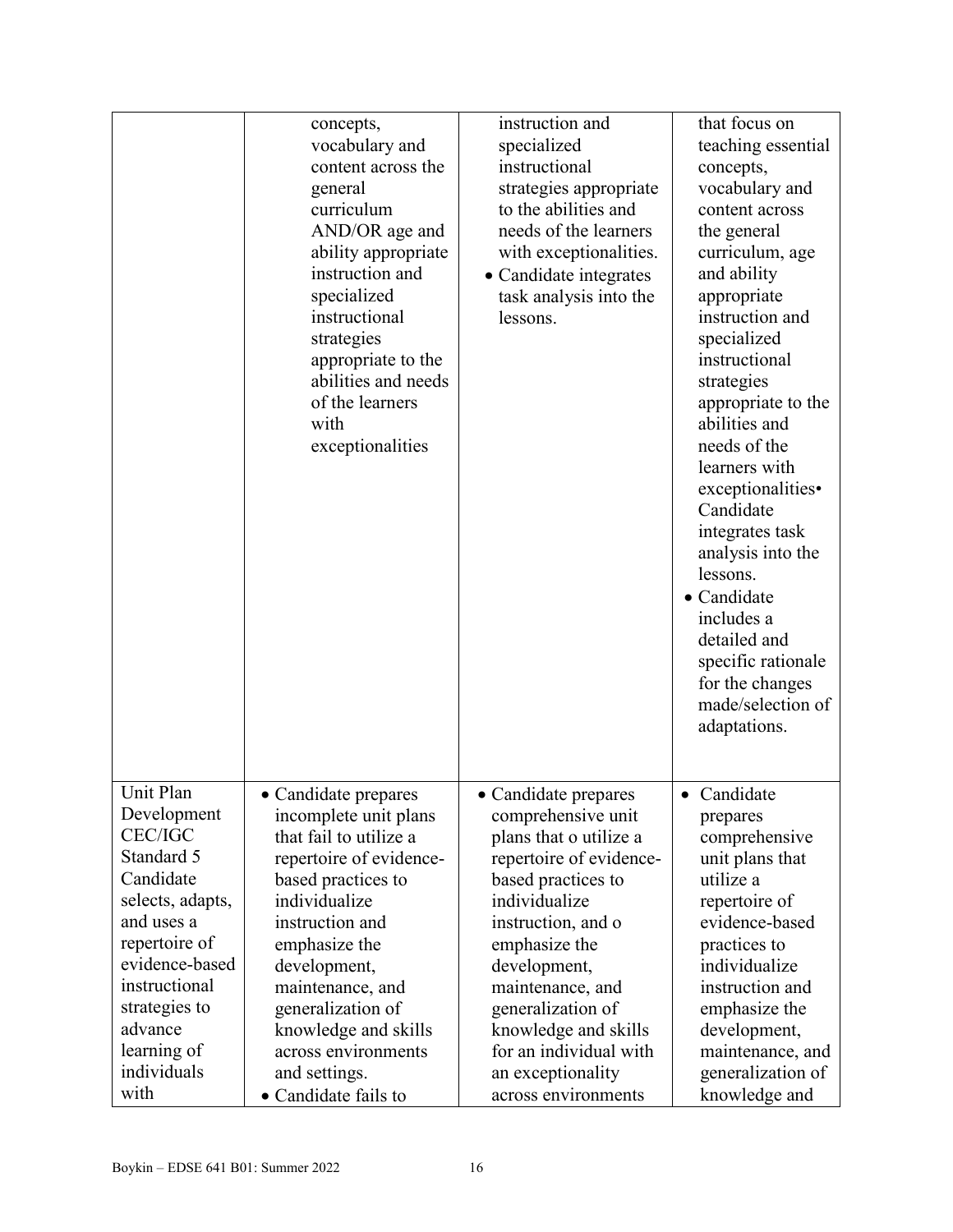| exceptionalitie | focus unit plans on      | and settings.            | skills for an              |
|-----------------|--------------------------|--------------------------|----------------------------|
| S.              | teaching essential       | • Candidate focuses unit | individual with            |
|                 | concepts, vocabulary,    | plans on                 | an exceptionality          |
|                 | and content across the   | teaching essential       | across                     |
|                 | general curriculum       | concepts,                | environments               |
|                 | AND/OR include age       | vocabulary, and          | and settings.              |
|                 | and ability appropriate  | content across the       | Candidate<br>$\bullet$     |
|                 | instruction AND/OR       | general                  | focuses unit               |
|                 | use specialized          | curriculum,              | plans on                   |
|                 | instructional strategies | includes age and         | teaching                   |
|                 | appropriate to the       | ability appropriate      | essential                  |
|                 | abilities and needs of   | instruction and          | concepts,                  |
|                 | the learners with        | uses specialized         | vocabulary,                |
|                 | exceptionalities.        | instructional            | and content                |
|                 |                          | strategies               | across the                 |
|                 |                          | appropriate to the       | general                    |
|                 |                          | abilities and needs      | curriculum,                |
|                 |                          | of the individual        | including                  |
|                 |                          | with an                  | age and                    |
|                 |                          | exceptionality.          | ability                    |
|                 |                          | • Candidate integrates   | appropriate<br>instruction |
|                 |                          | instructional or         | and                        |
|                 |                          | assistive technology     | using                      |
|                 |                          | into the unit plans.     | specialized                |
|                 |                          |                          | instructional              |
|                 |                          |                          | strategies                 |
|                 |                          |                          | appropriate                |
|                 |                          |                          | to the                     |
|                 |                          |                          | abilities and              |
|                 |                          |                          | needs of an                |
|                 |                          |                          | individual                 |
|                 |                          |                          | with an                    |
|                 |                          |                          | exceptionali               |
|                 |                          |                          | ty.                        |
|                 |                          |                          | • Candidate                |
|                 |                          |                          | integrates task            |
|                 |                          |                          | analysis and               |
|                 |                          |                          | instructional or           |
|                 |                          |                          | assistive                  |
|                 |                          |                          | technology into            |
|                 |                          |                          | the unit plans, as         |
|                 |                          |                          | appropriate.               |
|                 |                          |                          | • Candidate                |
|                 |                          |                          | includes clear             |
|                 |                          |                          | plans for                  |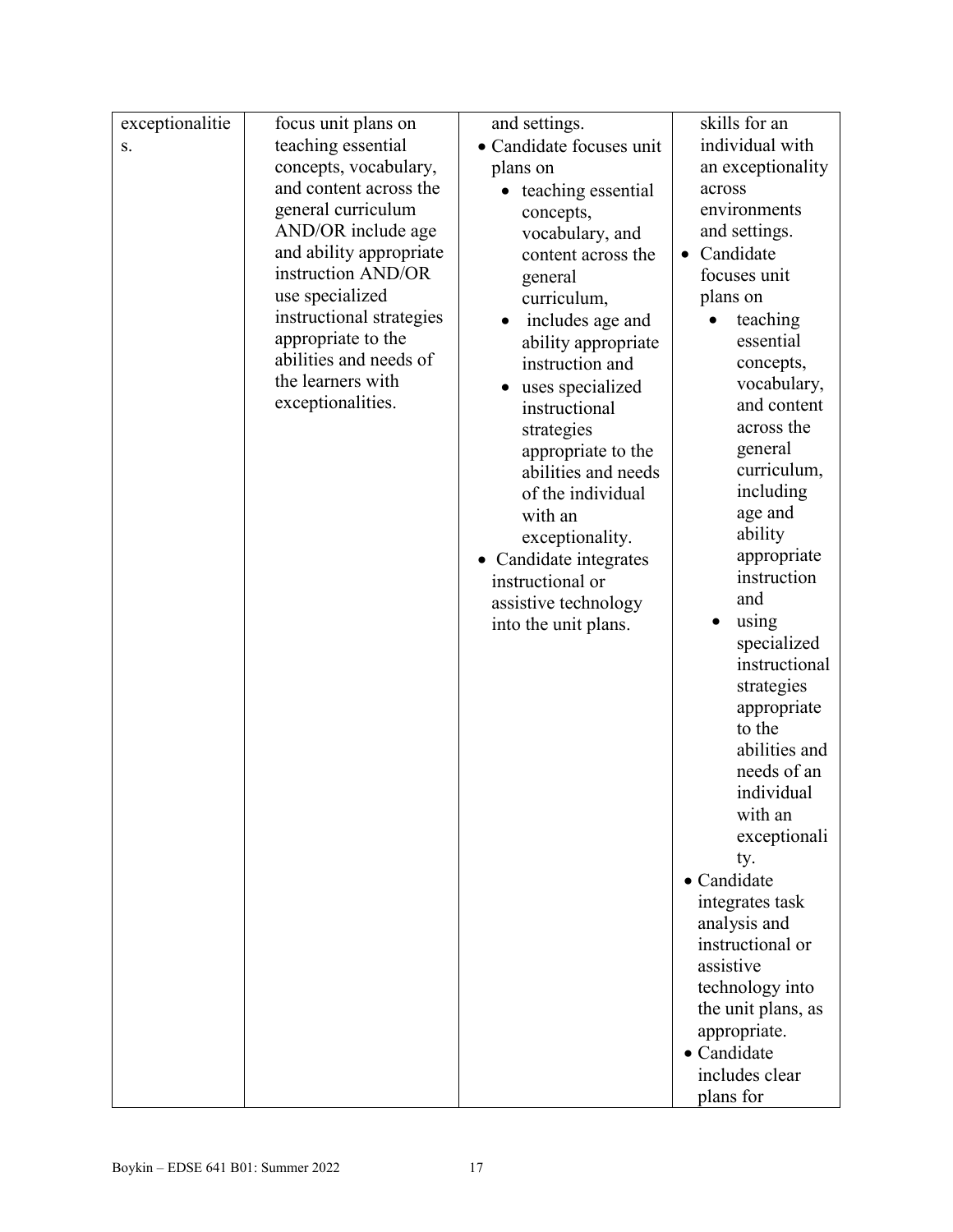|                                                                                                                                                                     |                                                                                                                                                                                                                                                                                                                                                                                            |                                                                                                                                                                                                                                                                                                                                                                                                                                                                  | connecting the<br>concepts from<br>one lesson to the<br>next.<br>• Candidate<br>provides<br>elaboration on<br>the instructional<br>strategies with<br>explicit scholarly<br>plans, materials,<br>or links to future<br>lessons.                                                                                                                                                                                                                                                 |
|---------------------------------------------------------------------------------------------------------------------------------------------------------------------|--------------------------------------------------------------------------------------------------------------------------------------------------------------------------------------------------------------------------------------------------------------------------------------------------------------------------------------------------------------------------------------------|------------------------------------------------------------------------------------------------------------------------------------------------------------------------------------------------------------------------------------------------------------------------------------------------------------------------------------------------------------------------------------------------------------------------------------------------------------------|---------------------------------------------------------------------------------------------------------------------------------------------------------------------------------------------------------------------------------------------------------------------------------------------------------------------------------------------------------------------------------------------------------------------------------------------------------------------------------|
| Assessments<br><b>CEC/IGC</b><br>Standard 4<br>Candidate uses<br>multiple<br>methods of<br>assessment and<br>data sources in<br>making<br>educational<br>decisions. | Candidate fails to<br>$\bullet$<br>develop two different<br>assessments that<br>accommodate the<br>unique abilities and<br>needs of individuals<br>with exceptionalities<br><b>OR</b><br>Candidate fails to<br>$\bullet$<br>develop two different<br>assessments that<br>effectively evaluate<br>students' learning of<br>the stated objectives<br>and monitor progress<br>in instruction. | • Candidate describes<br>and provides original<br>sample questions for<br>two different<br>assessments for the<br>unit that<br>1. ONE:<br>evaluates<br>instruction of the<br>stated learning<br>objectives<br>2. TWO:<br>Monitors<br>progress of an<br>individual with<br>an<br>exceptionality<br>during unit<br>instruction<br>Candidate selects<br>assessments to<br>accommodate the<br>unique abilities and<br>needs of individuals<br>with exceptionalities. | Candidate<br>$\bullet$<br>describes and<br>provides<br>original sample<br>questions for<br>two different<br>assessments for<br>the unit that<br>1. ONE:<br>evaluates<br>instruction of<br>the stated<br>learning<br>objectives for<br>reading and<br>writing about<br>content<br>material<br>2. TWO:<br>Monitors<br>progress of an<br>individual with<br>an<br>exceptionality<br>during unit<br>reading<br>instruction<br>Candidate<br>selects<br>assessments to<br>accommodate |